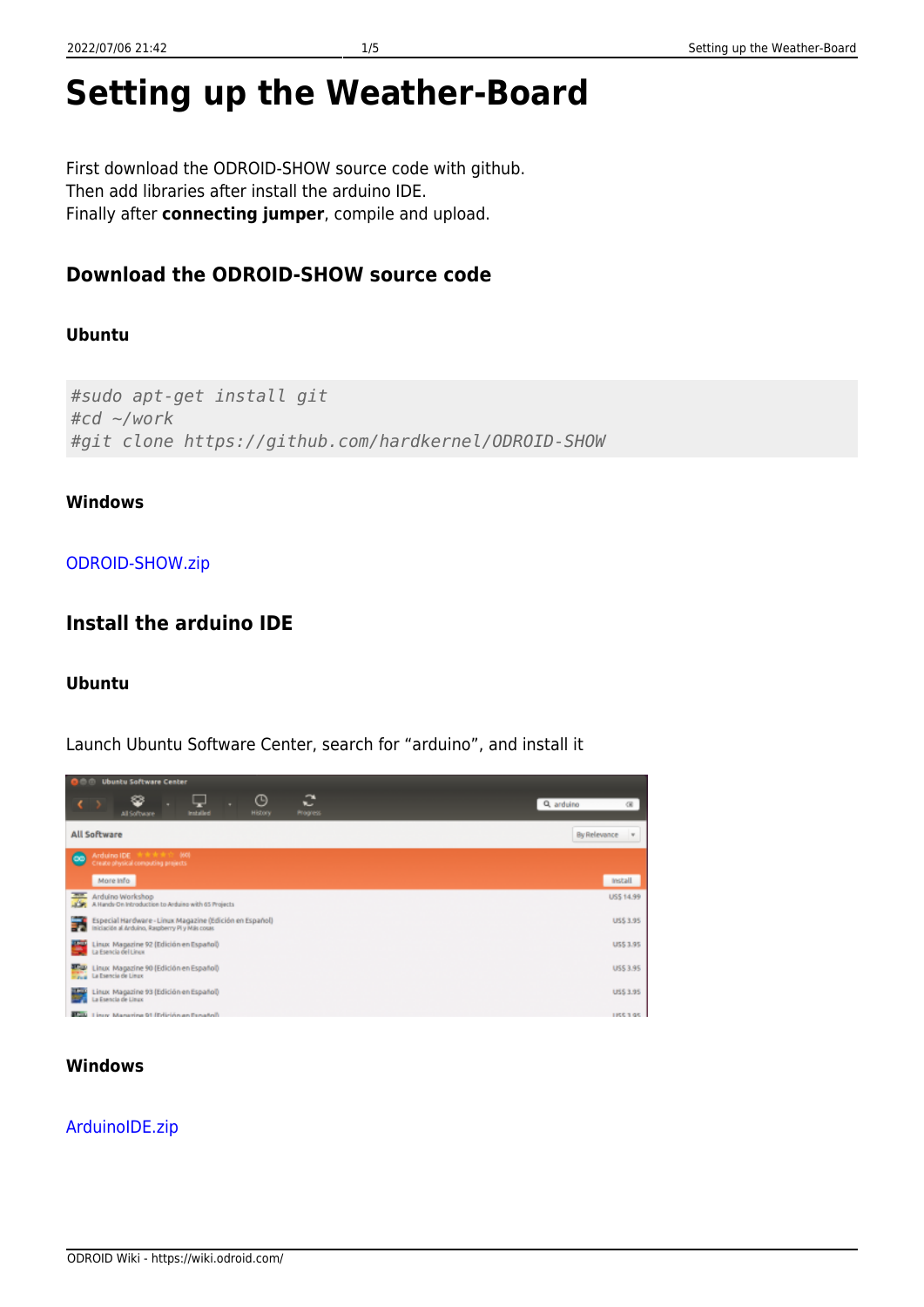Last update: 2017/07/27 old\_product:accessory:sensor:weatherboard\_setting https://wiki.odroid.com/old\_product/accessory/sensor/weatherboard\_setting 17:50

## **Run arduino IDE**

Open "weather board.ino" sketch file in this path. ODROID-SHOW/weather\_board/weather\_board.ino

## **Setting Preferences**

You MUST locate sketchbook path to ODROID-SHOW directory.

| <b>Preferences</b>                                                                                                                    |
|---------------------------------------------------------------------------------------------------------------------------------------|
| Sketchbook location:                                                                                                                  |
| /home/john/work/ODROID-SHOW<br><b>Browse</b>                                                                                          |
| (requires restart of Arduino)<br>Editor language: System Default<br>÷                                                                 |
| Editor font size: 12<br>(requires restart of Arduino)                                                                                 |
| Show verbose output during: $\Box$ compilation $\Box$ upload                                                                          |
| Verify code after upload                                                                                                              |
| Use external editor                                                                                                                   |
| Check for updates on startup                                                                                                          |
| Update sketch files to new extension on save (.pde -> .ino)                                                                           |
| More preferences can be edited directly in the file<br>/home/john/.arduino/preferences.txt<br>(edit only when Arduino is not running) |
| Cancel<br>oк                                                                                                                          |

# **Add Libraries**

You need to add the ODROID-SHOW libraries in the IDE through the menu skech → import Library… → Add Library…

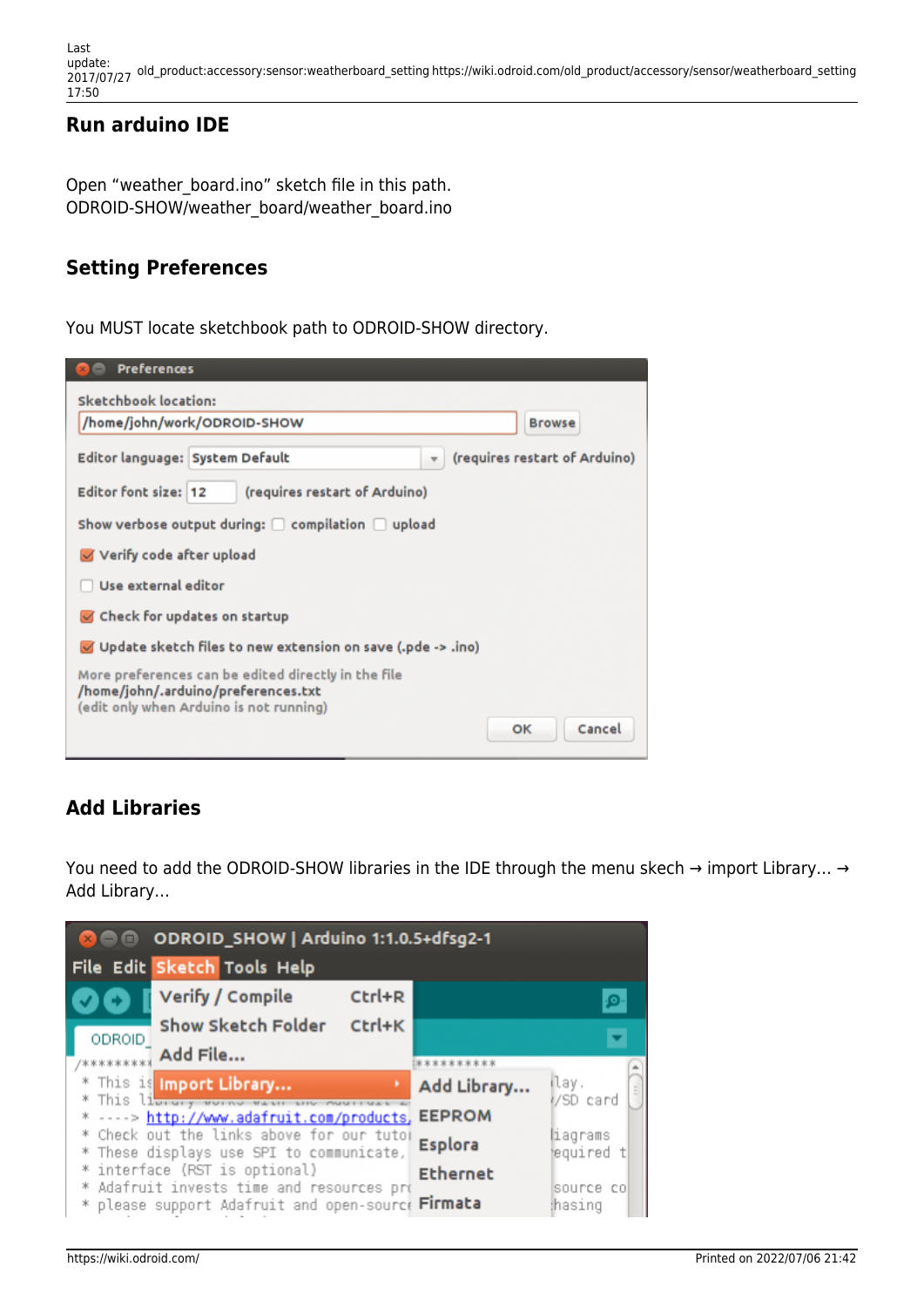The following way, add ODROID-SHOW folder. (sketchbook folder)

| $\blacksquare$                                                             | Select a zip file or a folder containing the library you'd like to add |
|----------------------------------------------------------------------------|------------------------------------------------------------------------|
| New Folder   Delete File                                                   | <b>Rename File</b>                                                     |
|                                                                            | /home/john/work/hardkernel<br>$\overline{\mathbf v}$                   |
| Folders                                                                    | Eiles                                                                  |
| ODROID-SHOW/<br>bcm2835/<br>odroid-gear/<br>opi_watch/<br>test/<br>u-boot/ | ÷                                                                      |
| Selection: /home/john/work/hardkernel                                      |                                                                        |
| ODROID-SHOW                                                                |                                                                        |
| Filter:<br>ZIP files or folders                                            | $\overline{\mathbf{v}}$                                                |
|                                                                            | <b>3</b> Cancel<br>$\sqrt{QK}$                                         |

# **Compile and Upload**

Check the serial port between /dev/ttyUSBn and "tools → Serial Port" of arduino IDE.

**ls** /dev/ttyUSB\*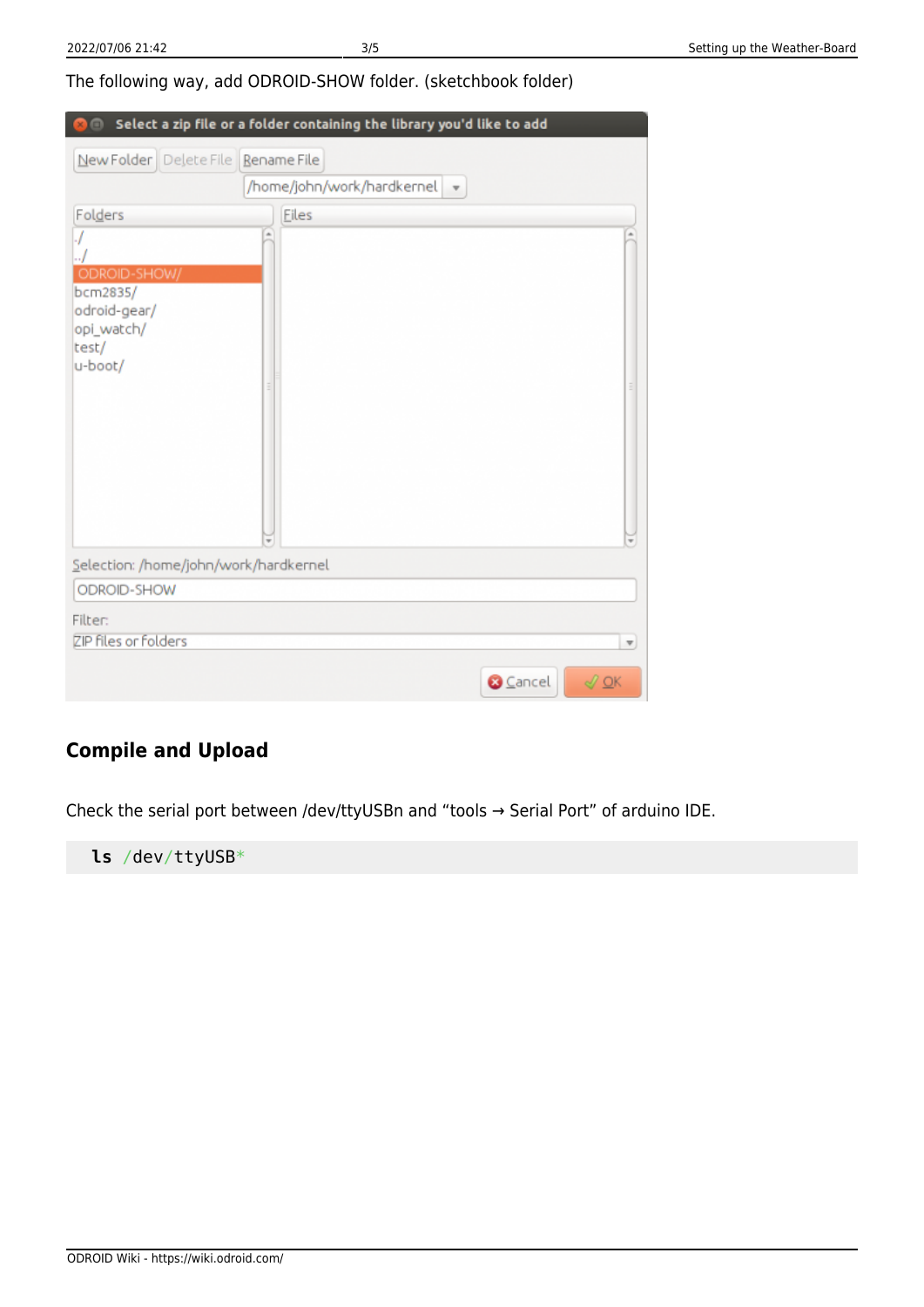Last update: 2017/07/27 old\_product:accessory:sensor:weatherboard\_setting https://wiki.odroid.com/old\_product/accessory/sensor/weatherboard\_setting 17:50



Finally **after connecting jumper**, click "upload" button of arduino IDE.

## **Output screen**